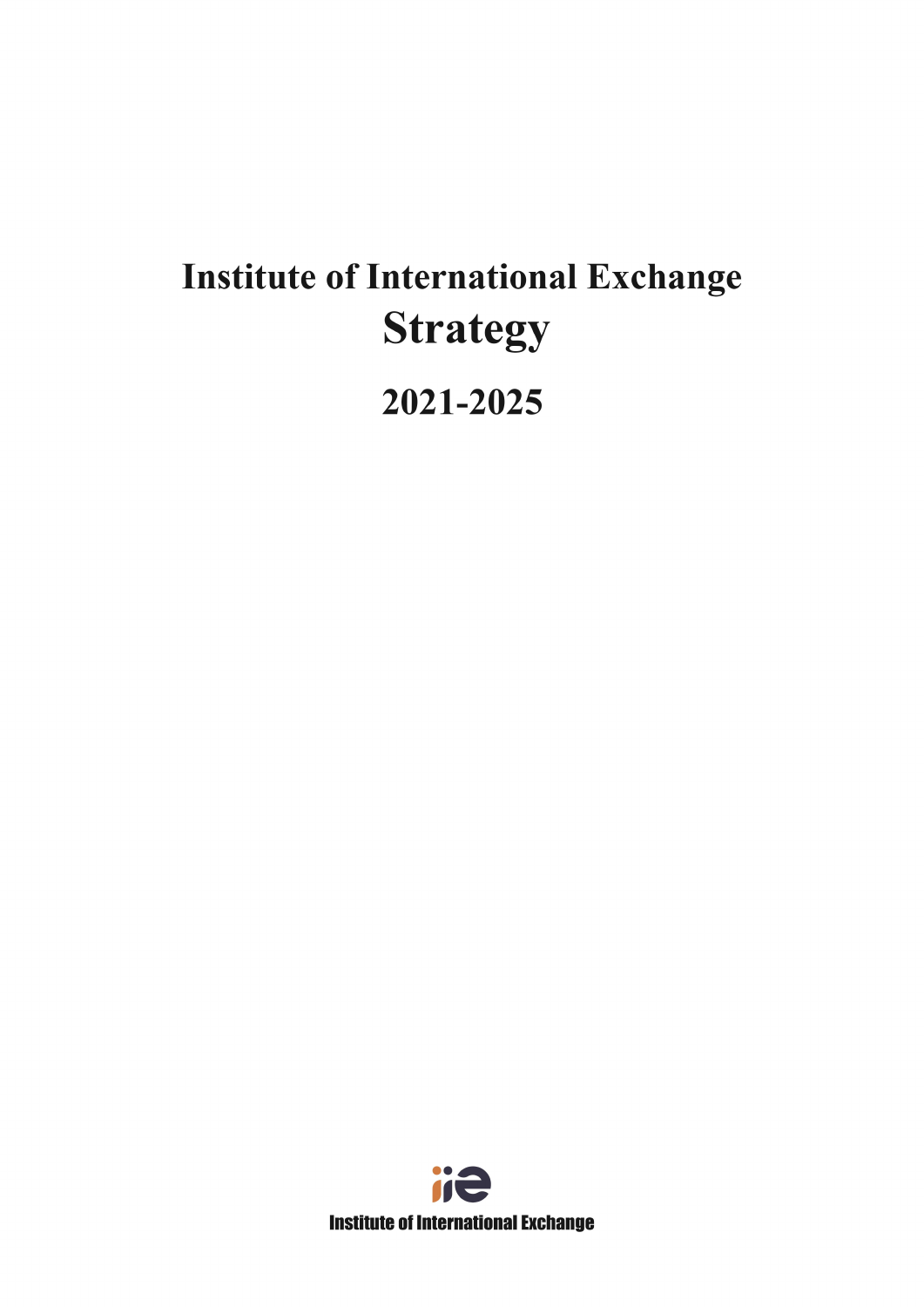# **Ⅰ. About Us**

The Institute of International Exchange (IIE) is a non–governmental and non–profit international organization. We hope to build an equal and friendly platform for exchanges and cooperation around the world.

We participate in and advocate the importance of exchanges in today's society, including but not limited to the economy, education, energy and sustainable development, culture and arts, social security and many other fields. We promote the all-round development of global communication through various studies and conferences.

We focus on the professional development of our members and provide them with international support and projects, so that more people can participate in the organization and strive for the common welfare of human society.

#### **Aim**

The Institute of International Exchange (IIE) was born out of love for people and culture. We believe that the greatest treasures for the Earth are the young people who have the power to build the world as one and to make it a better place. We believe that education is the foundation for everything and that the real change in the world comes from every single one of us. IIE was created to sustain the younger generation and to encourage cultural exchanges between countries.

#### **Mission**

The Institute of International Exchange's mission is to concentrate on the similarities between people, not on the differences and to promote and sustain the younger generation into realizing their dreams and creating a better place for all of us.

We want to encourage people to constantly find ways to develop and grow, and we do this by organizing studies on various themes, conferences and seminars, so that we all can share our knowledge and good practices and learn from each other. We focus on international student exchanges, so that students can learn more about other cultures and to be better prepared for a world with no cultural boundaries. The IIE organizes events online and offline to create and maintain a strong community and to find better ways for our members to cooperate and to realize their dreams and programs. We sustain and encourage innovation and initiative, so we have created a special tool "Initiative X" to promote and develop the best programs and ideas of our members.

#### **Vision**

IIE's vision is to bring together people from all over the world and to unite them with their dreams and with their culture. Even though we are all unique in our diversity, in the deepest corners of our souls we are all the same: we have the same dreams, the same feelings and we can find ourselves in the lines of each other's stories.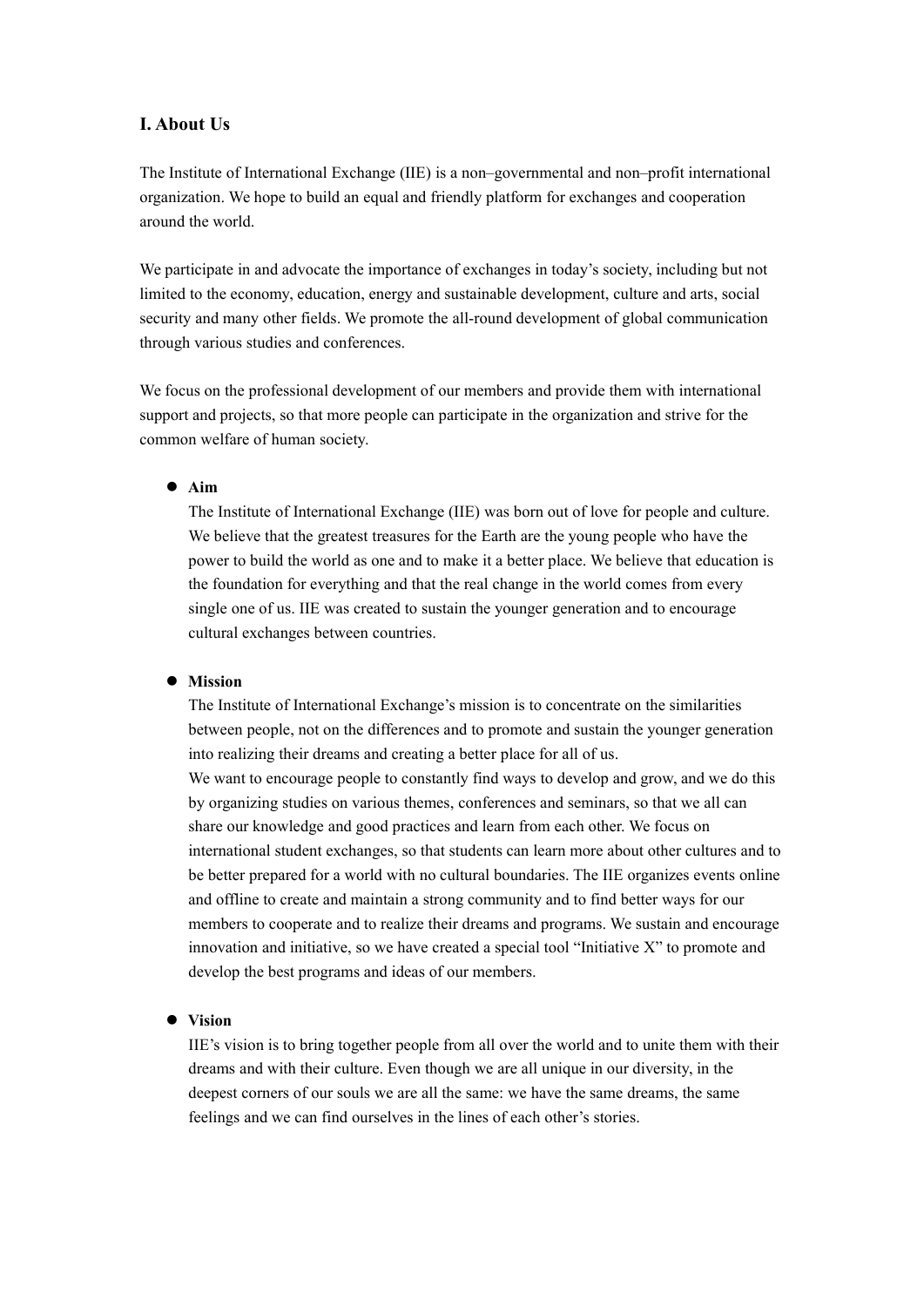## **Values**

Our core values are: Integrity, Constant learning, Trustworthiness, Innovation, Collaboration and Partnership and Respect.

## **Ⅱ. IIE SDGs in Action Strategy 2021-2025**

#### **About IIE SDGs in Action**

IIE SDGs in Action is a long-term comprehensive program initiated with IIE as a core, which consists of several research and application parts related to UN SGDs. IIE hopes to actively participate in and promote the implementation of the UN 2030 Agenda for Sustainable Development from the perspectiveof international exchange and cooperation, through its own efforts and the support of its members, partners and various forces in the international community.

#### **Background**

The Sustainable Development Goals (SDGs) or Global Goals are a collection of 17 interlinked global goals designed to be a "blueprint to achieve a better and more sustainable future for all". The SDGs were set up in 2015 by the United Nations General Assembly and are intended to be achieved by the year 2030. They are included in a UN Resolution called the 2030 Agenda or what is colloquially known as Agenda 2030. The SDGs were developed in the Post-2015 Development Agenda asthe future global development framework to succeed the Millennium Development Goals which ended in 2015.

The 17 SDGs are:

- (1) No Poverty
- (2) Zero Hunger
- (3) Good Health and Well-being
- (4) Quality Education
- (5) Gender Equality
- (6) Clean Water and Sanitation
- (7) Affordable and Clean Energy
- (8) Decent Work and Economic Growth
- (9) Industry, Innovation and Infrastructure
- (10) Reducing Inequality
- (11) Sustainable Cities and Communities
- (12) Responsible Consumption and Production
- (13) Climate Action
- (14) Life Below Water
- (15) Life On Land
- (16) Peace, Justice, and Strong Institutions
- (17) Partnerships for the Goals.

Though the goals are broad and interdependent, two years later (6 July 2017) the SDGs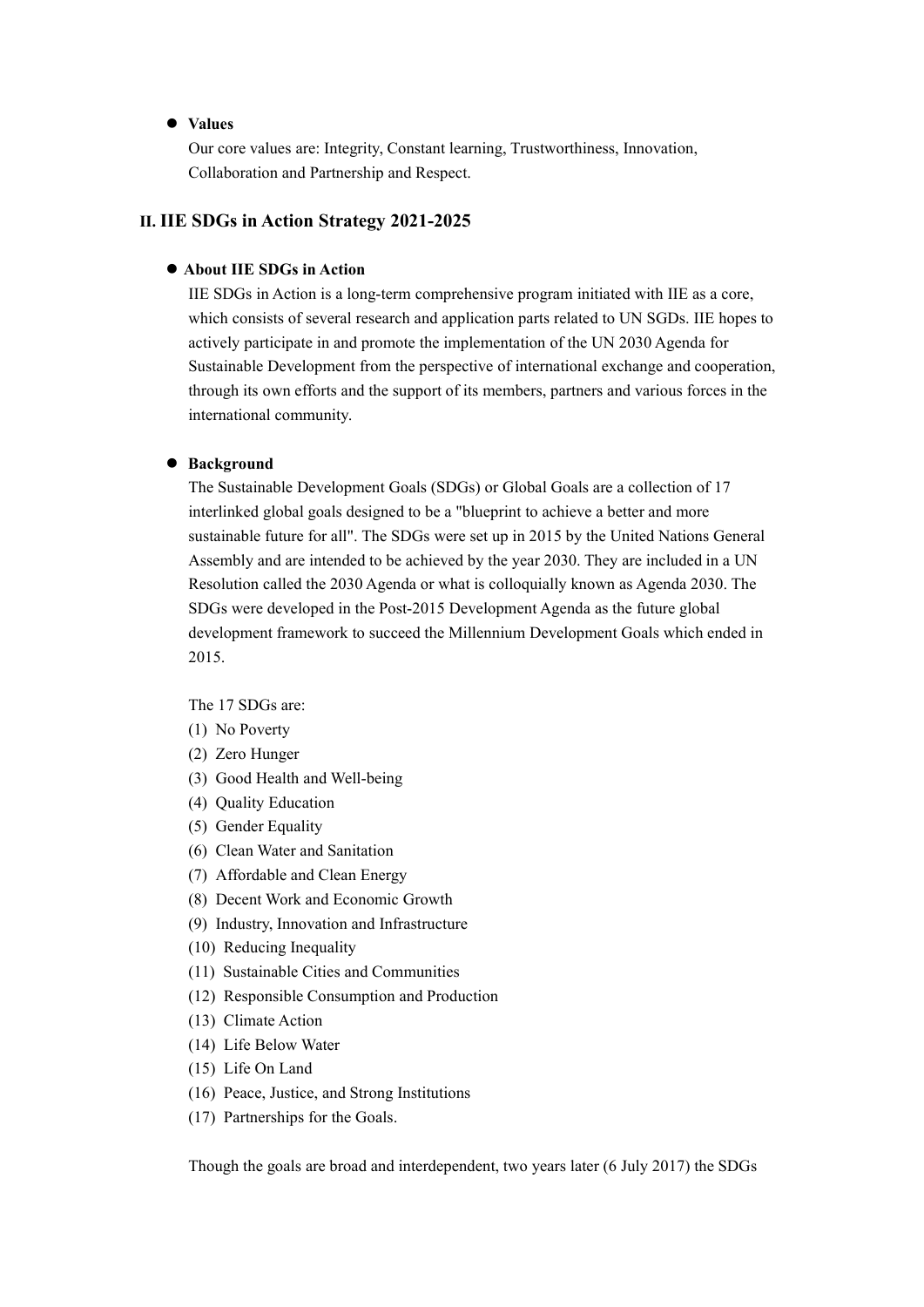were made more "actionable" by a UN Resolution adopted by the General Assembly. The resolution identifies specific targets for each goal, along with indicators that are being used to measure progress toward each target. The year by which the target is meant to be achieved is usually between 2020 and 2030. For some of the targets, no end date is given.

To facilitate monitoring, a variety of tools exist to track and visualize progress towards the goals. All intention is to make data more available and easily understood. For example, the online publication SDG-Tracker, launched in June 2018, presents available data across all indicators. The SDGs pay attention to multiple cross-cutting issues, like gender equity, education, and culture cut across all of the SDGs. There were serious impacts and implications of the COVID-19 pandemic on all 17 SDGs in the year 2020.

#### **IIE SDGs Case Database**

As a key component of IIE SDGs in action, IIE SDGs case database attempts to build an authentic, objective and neutral SDGs execution case basic database which has massive information. It will be a grand engineering project in the field of social science.

IIE plans to coordinate and guide thousands ofpeople, who come from IIE's internal staff, interns and volunteers, as well as IIE's member, partners and more international exchanges and cooperation, to participate in the construction of this database in the next 24-36 months or even longer, up to 2030. IIE will comprehensively collect, sort out and summarize the plans, measures, implementation feedback, phased or outcome data taken by the official or non-governmental organizations of 193 member states under the framework of the United Nations to promote the implementation of SDGs. All information will be presented in the form of independent reports, and finally complete the establishment of IIE SDGs case database, and continuously update and improve it.

The establishment of IIE SDGs case database is a comprehensive and powerful supplement to the existing information database related to SDGs of the United Nations Department of Economic and Social Affairs, the United Nations Development Program, the United Nations Office for Sustainable Development and other relevant institutions. In the process of establishing the database, we will also more widely publicize the knowledge of the UN 2030 Sustainable Development Agenda, which IIE believes is a great initiative and the whole international community will benefit.

After completing the construction of the preliminary database and the sample size reaches the required value, IIE will invite experts and scholars in relevant fields of SDGs to set up a joint research group to analyze and process the data to form an instructive consultation and suggestion report. Based on IIE's positioning for international exchange, it will provide these instructive suggestions to relevant UN departments, national official departments or non-governmental organizations and social groups. We are in the hope of promoting the implementation of SDGs by facilitating wider international exchanges and cooperation. This is why we initiate IIE SDGs in Action.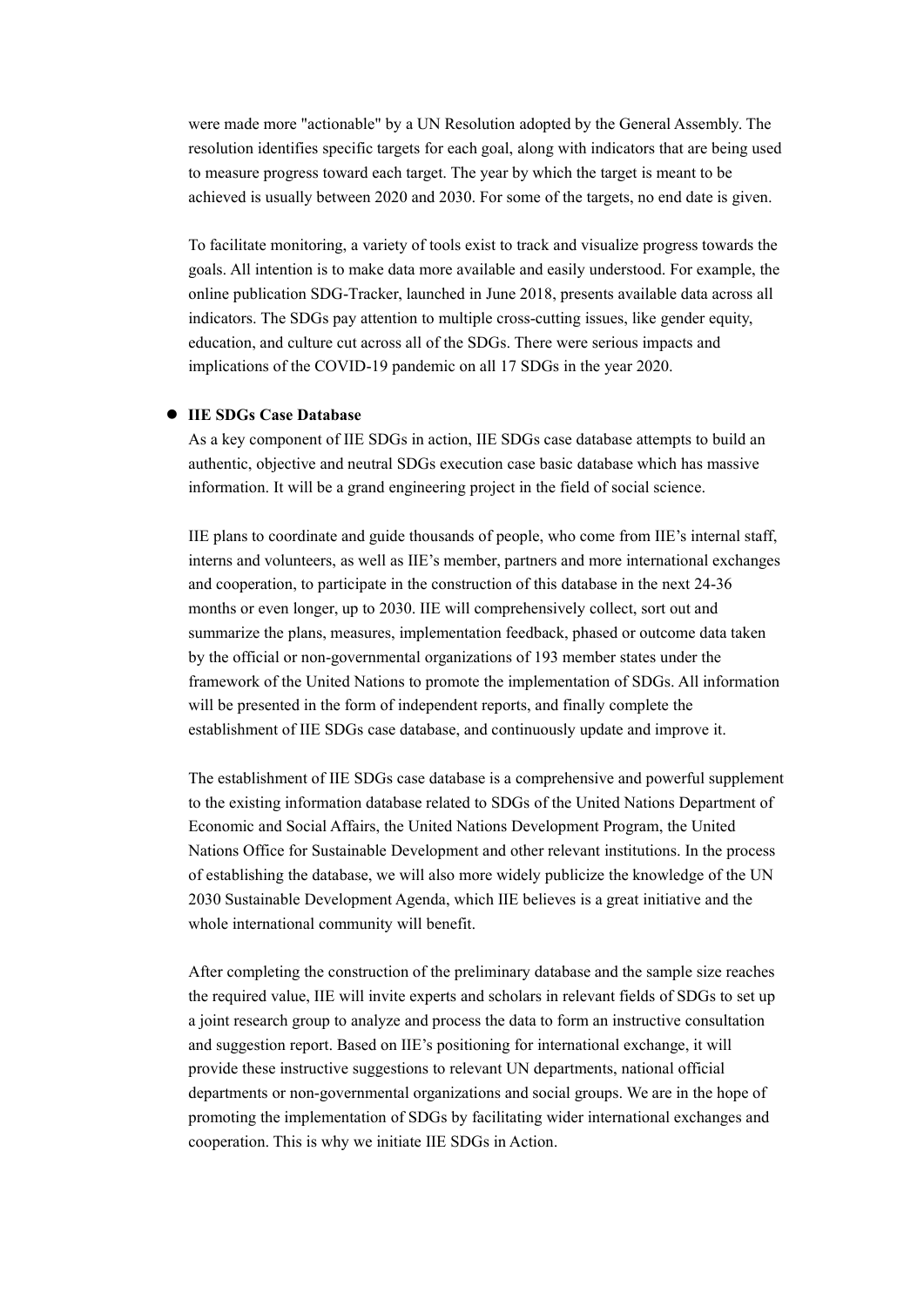Recently, all the work of IIE SDGs case database have been carried out as planned. We believe this creative initiative will achieve ultimate success.

## **Ⅲ. IIE Research Program Strategy 2021-2025**

IIE, as an institute for international exchange, is a non-governmental and non-profit international organization which is professional, objective and neutral. The IIE's research fields include economy, education, culture, social life, energy and environment except politics and military, and its research area involves many countries, regions or cities in Europe, Asia, Africa, America and Oceania.

The COVID-19 pandemic has brought a devastating blow to traditional international exchange and fundamentally changed the way of human life. But IIE believes that the increasingly deepening international exchanges and cooperation are the inevitable direction of the development of human society. In the strategic planning of research projects in 2021-2025, we will focus our work on Europe and Asia. The uncertainty of COVID-19 variation and the constant adjustment to epidemic prevention policies of various countries will cause a variety of difficulties to international exchanges and cooperation, so that is an appropriate choice to do online international exchanges and cooperation remotely. However, different cultural backgrounds and living habits will amplify the negative impact on communications and exchanges.We will continue to study in all fields deeply and look for effective methods to reduce and weaken those negative effects, in a bid to look forward to a new model, more perfect and wider era of international exchange and cooperation in human society.

## **Ⅳ. IIE Exchange Plan Strategy 2021-2025**

#### **Language Exchange Strategy 2021-2025**

IIE is dedicated to the promotion and teaching of multiple human languages, which is the foundation of international exchange. We are committed to providing all kinds of systematic and applied courses with different languages, including Romanian, the six official languages of the United Nations (English, French, Russian, Chinese, Spanish, Arabic), and more minority languages. In the next five years, we will work with partners in various countries to develop language courses in multiple forms: online recording and live streaming, remote interaction, offline teaching, workshops and other activities.

It is worth mentioning that IIE is developing a set of systematic Chinese Mandarin Teaching Curriculum with our partner in China jointly. The program is still going on, which will be long-term and continuous, and is expected to develop for another 3 to 4 years. This course, from beginner to master, covers the whole content of the Chinese standard textbook HSK1 - HSK6, with about 500 class hours and over 5000 Chinese vocabulary in total. Besides, there will be hobby courses with various applicable teaching contents, regular or irregular online communication and interaction, etc., which will be a very meaningful program.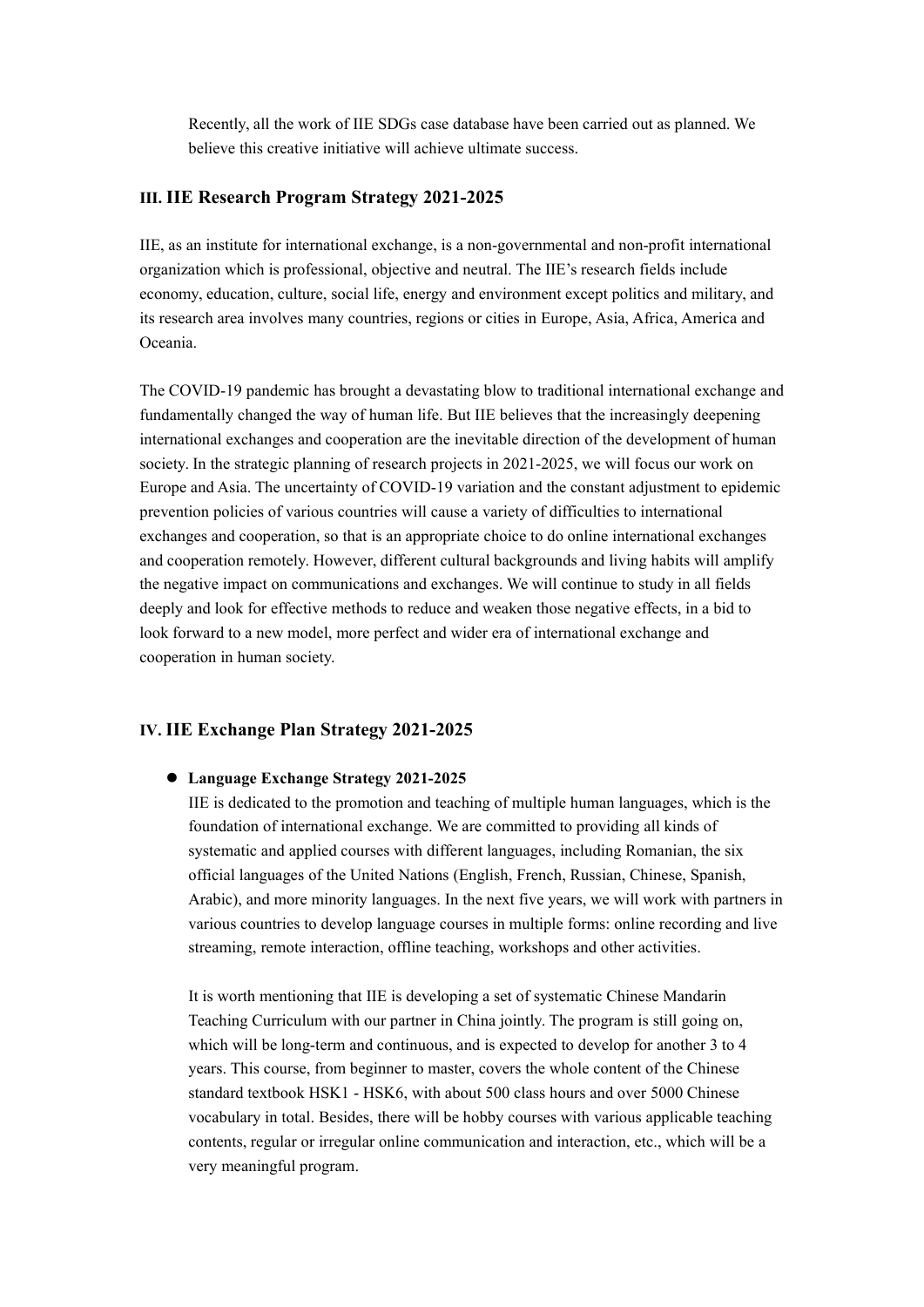In addition, IIE is also planning and implementing a series of meaningful language programs and teaching courses, which will appear in the calendar of IIE Language Exchange. For example, we will create liaisons with the Romanian schools which have classes that teach Chinese and promote the program together.

IIE always adheres to the ideas ofobjectivity, neutral, and equality, respects and learns all human languages. This is not only for better international exchanges, but also the firm inheritance of human civilizations and language culture. IIE is a platform helping national language exchange, and we hope there will be more friends to join us.

#### **Cultural Exchange Strategy 2021-2025**

IIE devotes to multi-culture exchanges and mutual learning. Effected by the pandemic, original culture exchange is stagnant, and many projects cannot be carried out. But we have promoted online cultural exchange through joint efforts with multiple partners.

In the next five years, we will continue to promote activities of online culture exchange between countries of IIE members and Romania, or among countries of IIE members by using new technologies and new designs to enhance the sense of experience and integration in remote cultural interactions. This is certainly not an easy task. For example, IIE can initiate communication groups between the students from Romania and other countries, to create a youth community united by the desire to learn and grow together; or open courses for students in different areas of interest from the international point of view.

We do hope that the pandemic could be controlled as soon as possible so that the offline traditional international exchanges could go on normally, which will be paid close attention to in next five years. According to the situation, we will decide whether to promote this program.

#### **Educational Exchange Strategy 2021-2025**

One of the important parts of international exchange is educational exchange. In this field, exchanges between higher learning institutions (universities, colleges, research institutes) are extremely vital and frequent. Due to the pandemic, in a short time, there won't be any offline international academic meetings orexchange forums. So we will pay attention to the online form in the next five years as well.

We have completed the planning and demonstration of our proposal, then there will be a series of international exchange forums about higher education. Represents of higher learning institutions from Asia, European countries or regions, even wider will attend. We hope through countless efforts of IIE, international exchange of education could have an active and positive future even in the background of the pandemic.

#### **Others**

In addition, IIE will also have other aspects of international exchanges, including but not